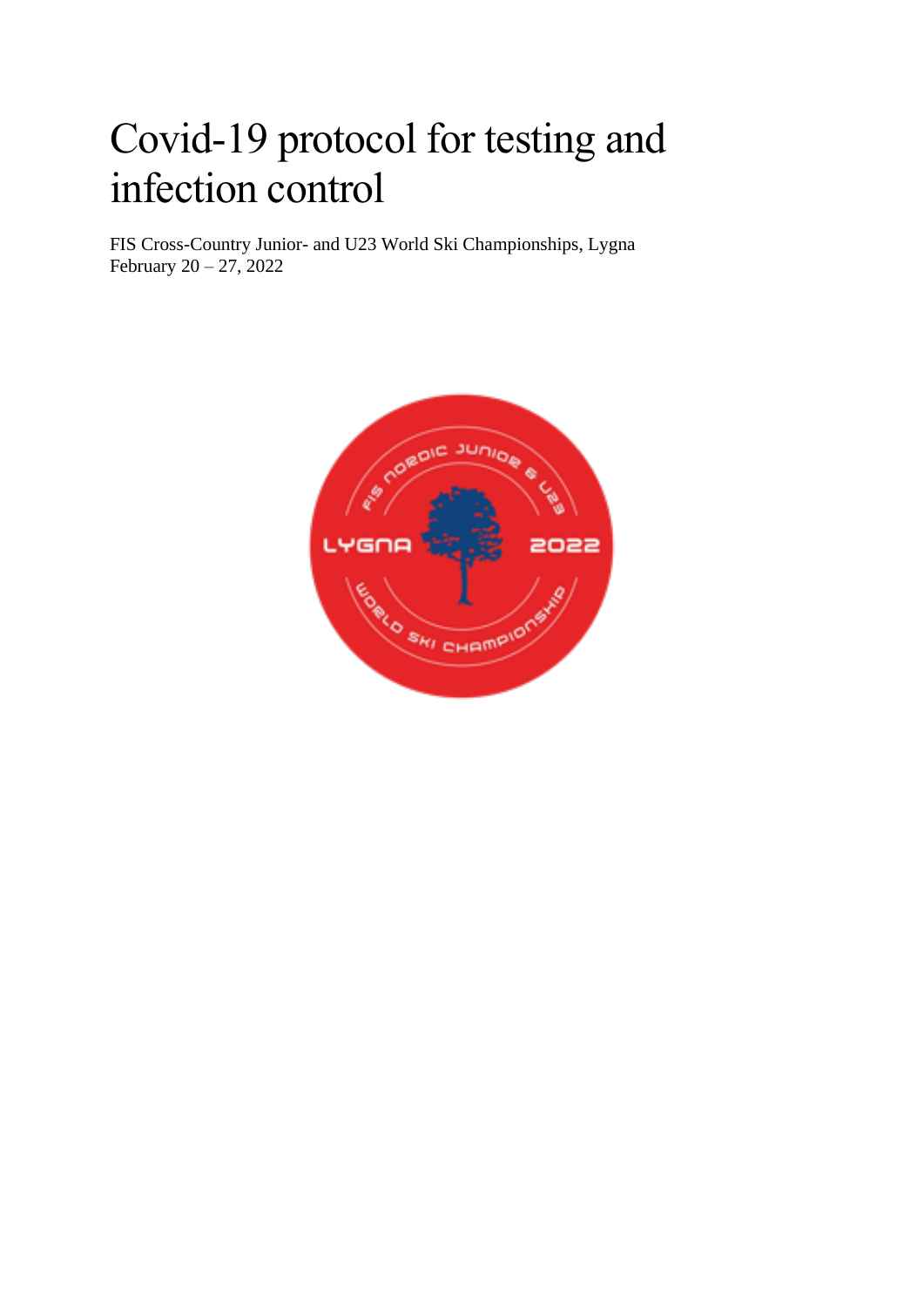### **CONTENT:**

- **1. Brief factual information about the event**
- **2. Brief description of the authorities' requirements / restrictions for travelers into Norway**
- **3. The Organizer's obligations towards Government requirements and recommendations for infection control**
- **4. FIS and LOC test-and infection control requirements**
- **5. COVID-19 team**
- **6. Testing, isolation, tracing and quarantine management**
- **7. Information to all incoming participants before the event**
- **8. Specific infection control measures for the following areas / places:**
	- Hotel
	- Use of indoor facilities at the hotel
	- Internal transport
	- The arenas
	- Arena security
	- Media
	- Volunteers and other implementation staff

### **ATTACHMENTS:**

- Overview of the organizing committee with contact information
- FIS Covid-19 information hub
- Covid 19 testing requirement overview
- Covid 19 testing opening hours
- Logistics and transport arrangements

#### **DEFINITIONS:**

*All participants:* Teams, coaches, athletes, SRS, FIS, Media

*LOC staff:* Volunteers, Organization committee, race committee, Implementation staff and other staff from NSA and contractors hired by LOC



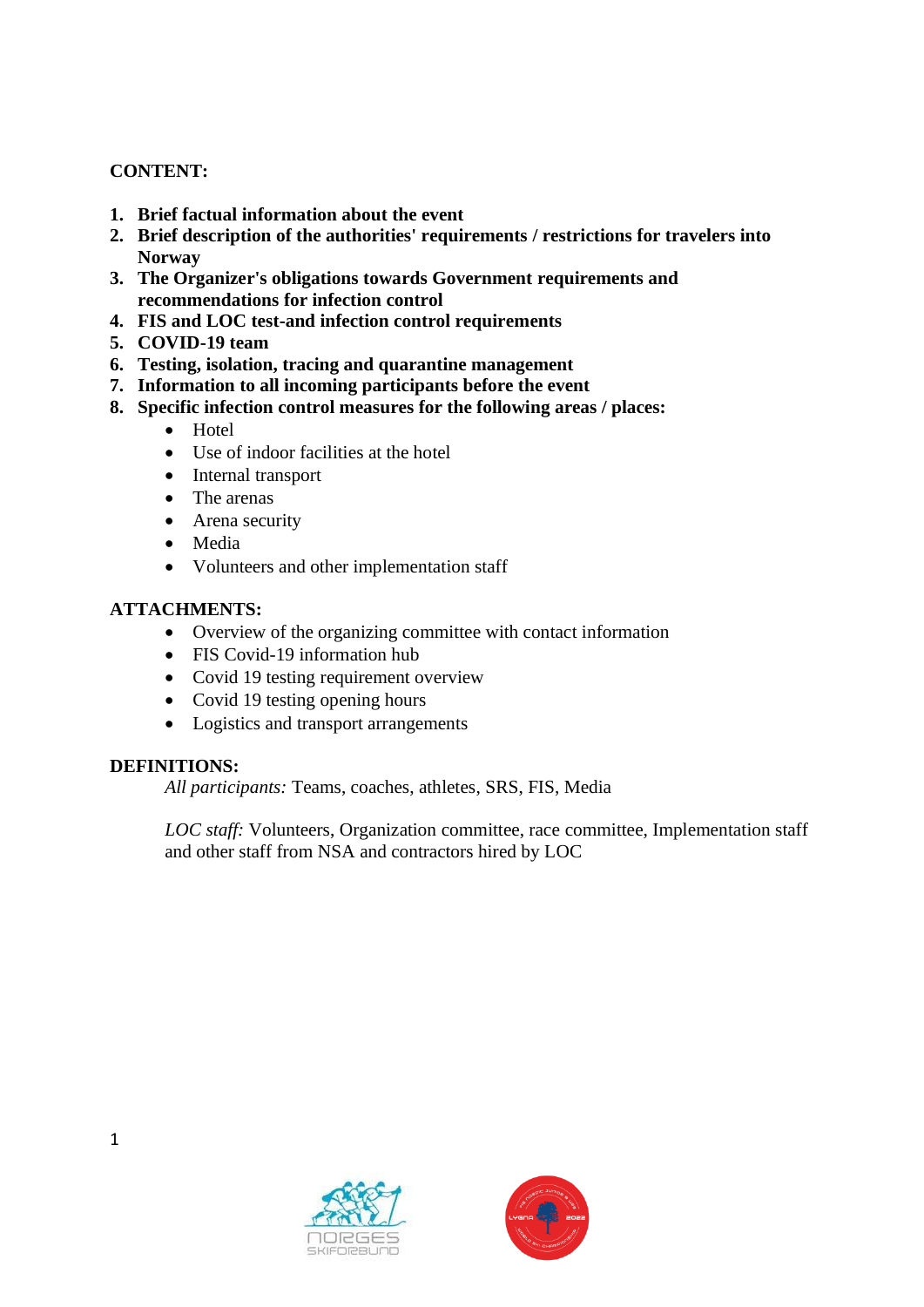# **1. Brief factual information about the event**

### **a) Implementation and scope**

Date: February 20 - 27, 2022 Disciplines: Cross country skiing Arenas: Lygna, NOR Accommodation: Scandic Oslo Airport Hotel and cabins in Gran Municipality

Arrival to the event will be from 18.02 – 20.02.2022. Most participants arrive by airplane at Oslo Gardermoen airport. The Official arrival date is 20.02.2022.

### **b) The responsible local organizing committee (LOC):**

A complete overview of the organizing committee with contact information is attached.

### **c) Arrival and transport**

All participants shall register all relevant information by email to the project leader of the event, Brit Baldishol. Through this, the organizer has a detailed overview of the following information:

- Flights, who arrives in which flights, at what times and from where.
- Hotel bookings with all details about who shares rooms etc.
- Transport needs to and from the airport as well as between hotels and training and competition areas.

### **d) FIS-covid-19 passport**

A valid "FIS-covid-19 passport" is mandatory for all participants, support staff and all other accredited personnel. The test results will be available at the test center and will be stored safely by the covid-19 coordinator. Everyone needs to update their FIS-passport with the result by them self. Updated registration of information in the "FIS-covid-19-passport" is a prerequisite for participation and accreditation for the event. [https://fispassport.fis-ski.com/fis/portal/.](https://fispassport.fis-ski.com/fis/portal/)

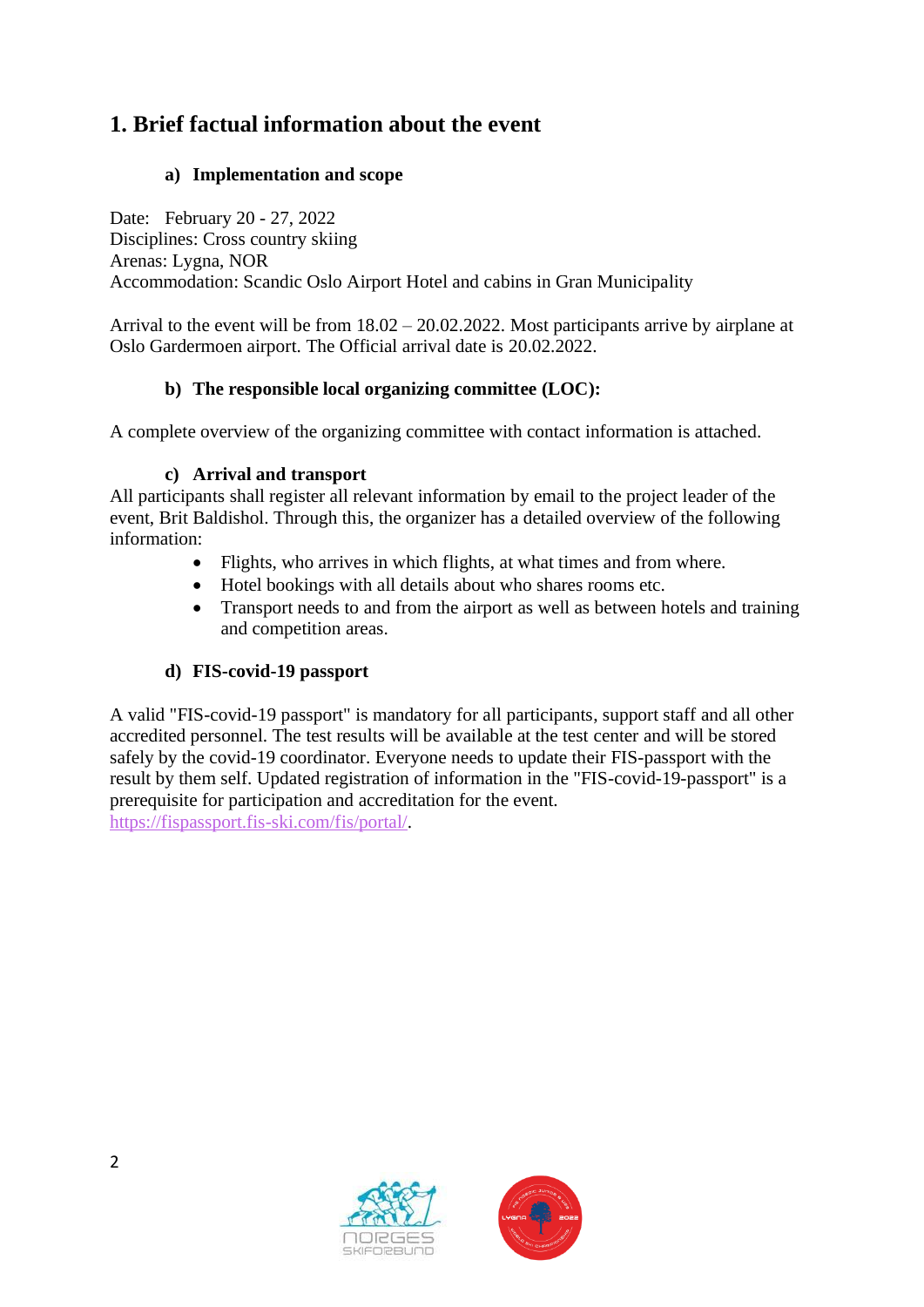# **2. Brief description of the authorities' requirements / restrictions for travelers into Norway**

**Norway has removed all Covid-19 entry restrictions for entering the country and all participants to World Cup/Championship events has entry rights to Norway.**

### **The following Government Covid-19 requirements still apply to foreigners entering Norway:**

- All travelers arriving in Norway must complete a registration of personal and travel information prior to departure from home country here: [https://reg.entrynorway.no.](https://reg.entrynorway.no/)
- Travelers that cannot document by an EU digital passport or other written proof, that they are either fully vaccinated or have had Covid-19 infection the last 6 months (positive PCR test) must perform a PCR or Antigen test within 24h prior to departure of flight to Norway and show proof of a negative test at the border.

### **Norway have removed requirements for entry quarantine and testing at border for all travelers into the country.**

**An overview of the testing requirements that applies to all participants in the event is given in a table at the end of this protocol.**

## **3. The Organizer's obligations towards Government requirements and recommendations for infection control**

The Organizer and The Norwegian Ski Federation are fully aware of the increased Covid-19 infection rates in many of the Norwegian regions. National and local Covid-19 requirements may change at any day or week and thus affect the protocol for this event. Changes will be communicated to FIS and the participating nations as soon they are published and official.

The Norwegian Government has recently lifted many of the Covid-19 restrictions, but the following general requirements remains:

- Stay at home and get tested if you have fever or airway symptoms
- Keep a 1m distance to anyone outside your own household
- Wear a face mask if you cannot keep 1m distance and when you are in public places, transport systems, shops, etc.
- Wash/disinfect hands frequently and cough/sneeze into your elbow

The organizer's infection control measures are based on the following principles:





3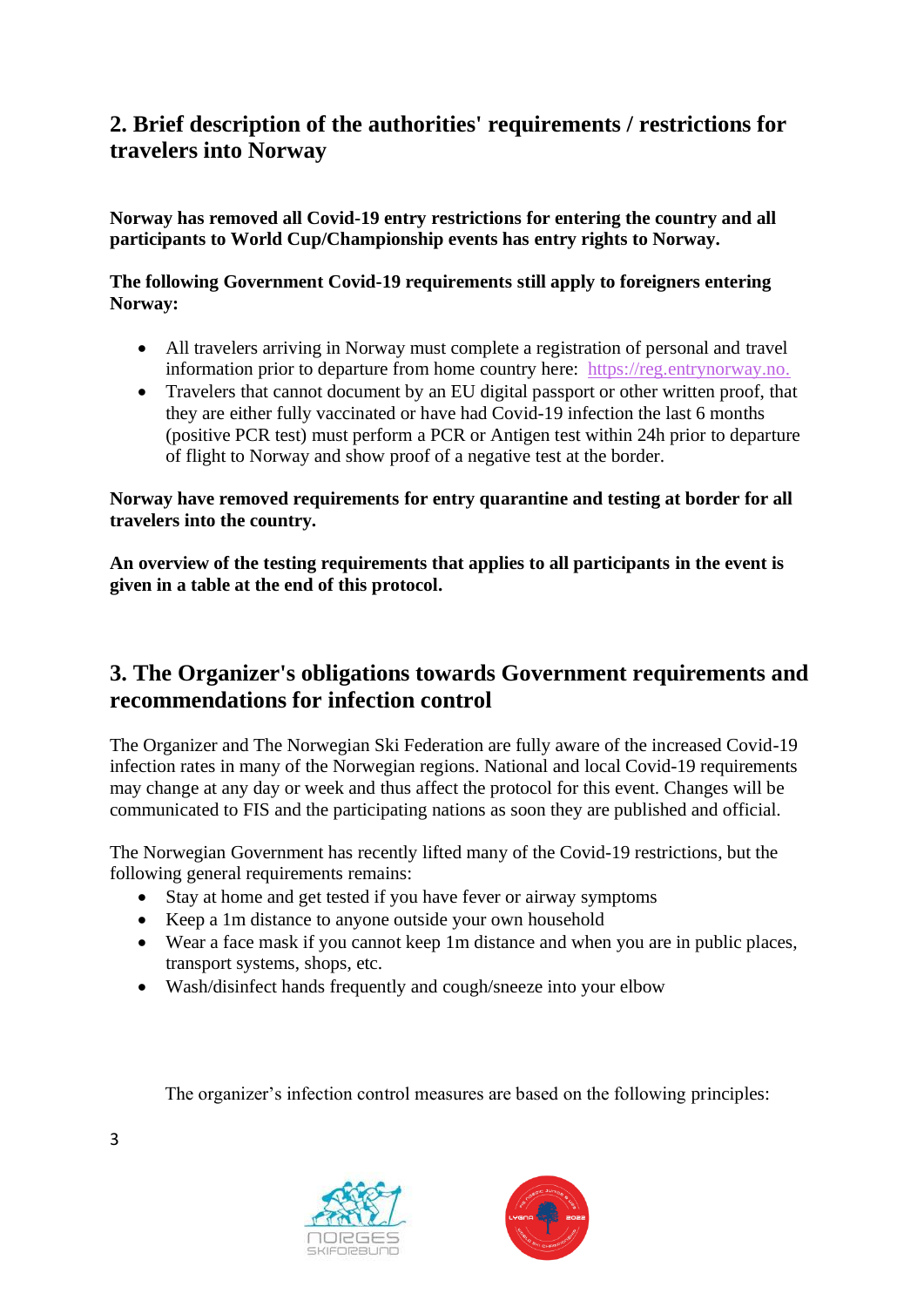- 1. Avoid that sick people encounter healthy participants by informing everyone not to participate even with the slightest feeling of illness. Quick reporting routines in case of illness will be ensured. Sick persons must be isolated and are not allowed to be present at the event.
- 2. Good information about hand hygiene, coughing routines and how to limit contact from hands to face.
- 3. Ensure frequent cleaning of all common areas and surfaces in hotels, gyms, arenas, etc.
- 4. Ensure effective routines for identifying infection via testing of all participants in the event
- 5. Good preparedness and capacity for isolation, infection detection and infection remediation.
- 6. To practice clear consequences for individuals and groups who are breaking the infection control rules/covid protocol, such as revocation of accreditation and expulsion/repatriation from the event.

Anchoring of Event infection controls plans with the Municipality Medical Officer will take place in meetings ahead of the event. The extent of this collaboration is governed by the Municipality Medical Officers' need for clarifications in relation to roles, responsibilities, and shared tasks.

## **4. FIS and LOC test-and infection control requirements**

The FIS Covid-19 World Cup Risk Management and Testing Protocol defines the procedures, requirements, roles, and responsibilities for the persons who are part of FIS World Cup events to minimize any risk of Covid-19 infection.

- A negative PCR-test no later than 48 hours before arrival at the event must be documented and entered to the FIS Covid-19 passport before obtaining the accreditation
	- o The FIS requirement for a negative test no later than 48h before arrival at the event will automatically be fulfilled if the person has performed a test 24h before departure or at the Norwegian border when arriving (government mandate).
- The FIS health/symptom questionnaire shall be filled out and entered to the FIS-Covid-19 passport prior to arrival
- An antigen test during the first days after arrival (TEST 1) is required for all participants of the event, including all staff and volunteers (with close contact to the participants), and regardless of vaccination status or previous COVID-19 infection history. This will be a prerequisite to obtain personal accreditation.
- In events lasting more that 5 days, an additional Antigen test is required from all participants on day 4-6, depending on which day is logistically most feasible (TEST 2).
- There will be two test centers, and the teams must do the test at the closest center to where they are accommodated.



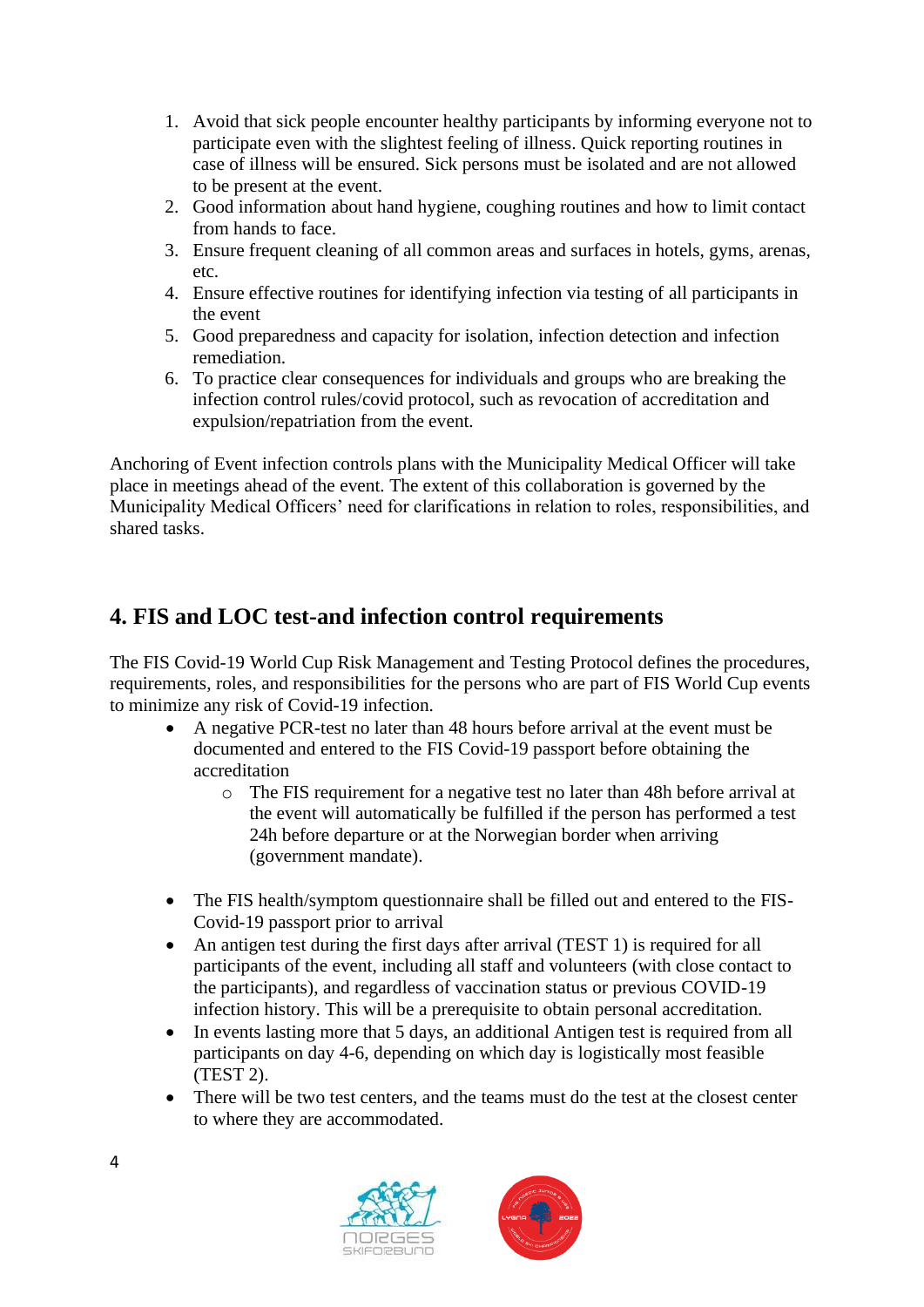- o Scandic Oslo Airport Hotel
- o Lygna
- Antigen and/or rapid PCR testing will be performed on all participants with fever, airway symptoms or other possible COVID-19 infection signs.
- Face masks must be used in all accredited areas (inside and outside) of the event as much as practically possible and in all situations where it is not possible to keep minimum one meter distance.

# **5. Event COVID-19 team**

The organizer will establish a COVID-19 team in close collaboration with the municipality Medical Officer and is responsible for all handling of testing and infection control measures.

The main task for the Event Covid-19 team is:

- 1) Prepare and update this Covid-19 infection control and testing protocol in cooperation with local infection authority (Municipality Medical Officer)
- 2) Inform FIS, Event delegates, media and participating national teams about the national and local infection situation and regulations
- 3) Respond to questions from FIS, Event delegates, media and participating national teams
- 4) Establish Covid-19 testing regimes according to the specification in this protocol (FIS and Government requirements)
- 5) Plan and execute infection control measures according to this protocol
- 6) Manage Return to competition cases where athletes recently have had Covid-19 infection, according to FIS protocol
- 7) Manage participants with positive test results at Event entry or during the Event.
- 8) Ensure isolation of all confirmed positive participants according to Norwegian Covid-19 regulation
- 9) Ensure records of all positive test results or delegate this to Event Testing Agency (Volvat)

The COVID-19 team consists of the following representatives:

- LOC Covid-19 coordinator
- LOC Covid-19 coordinator (head of volunteers, LOC staff, and infection control on competition venue)
- Testing coordinator from Volvat Medical Center AS

Per request from the COVID-19 team

- Municipality Medical Officer
- Chief Medical Officer for the Norwegian Ski Federation



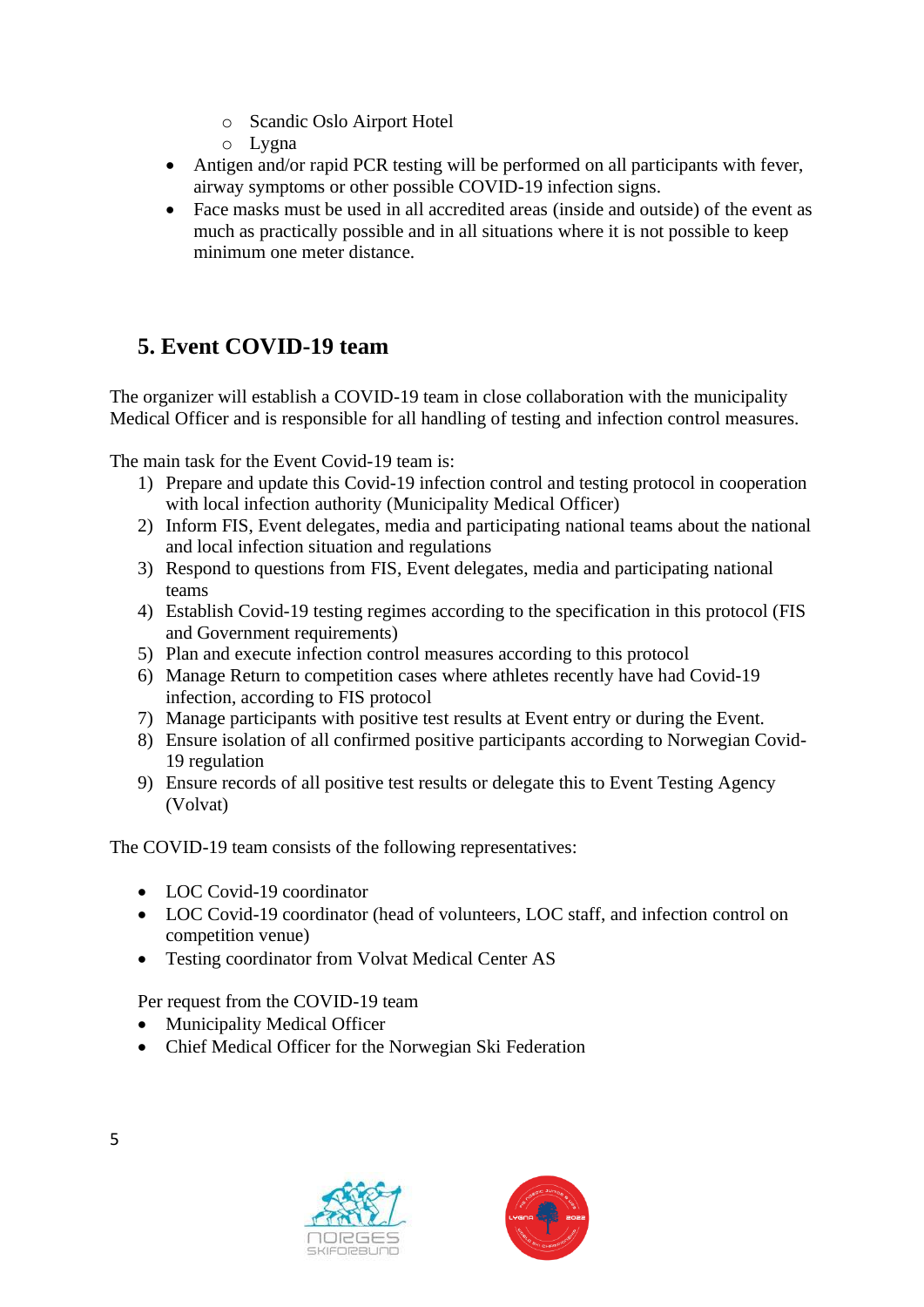# **6. Testing, isolation, close-contact tracing, and quarantine management**

The organizer will follow the current Norwegian «Regulations on infection control measures etc. in case of a corona outbreak" and National Institute of Public Health's (NIPH/no:FHI) recommendations regarding testing, close-contact tracing and follow-up of positive cases for everyone coming from abroad and for Norwegian people who will participate in the event.

Testing at the event is organized and carried out by Volvat Medical Center AS according to a plan from the Covid-19 team. All test results will be logged in a separate computer system and treated as sensitive information in accordance with current Norwegian rules for storage of health information and in line with the GDPR directive.

#### **Positive test routines**

- The COVID-19 team is responsible for ensuring that all routines related to notification of a positive COVID-19 test, isolation of the infected person and tracking of close contacts will follow the NIPH and the Municipality Medical Officers' guidelines.
- The infected person is notified according to the FIS protocol.
- The organizer's COVID-19 team will, in collaboration with the Municipality Medical Officer, immediately implement isolation of the infected person according to FHI's guidelines for isolation. Currently, the isolation period is 4 days and a 24h period of no fever.
- Close contacts in the same group/team /cohort are also identified immediately, i.e., by means of the organizer's cohort lists, room lists and event database.
- There is no requirement for close contacts to quarantine, but to test daily (mornings) before leaving the household. The result must be reported to the Convid-19 coordinator.
- Other infection control measures can be Introduced by the COVID-19 team in consultation with the Municipality Medical Officer according to local infection regulations.

Return to Competition after recent COVID-19 infection.

- Eligibility for returning safely into the red-bubble of an WC/Championship Event will be decided by the COVID-19 team. FIS criteria for Return to Competition will be used in combination with case information from the athlete.
- In case of a positive test after arrival to Norway, it is not possible to return to Competition after isolation (4 days).



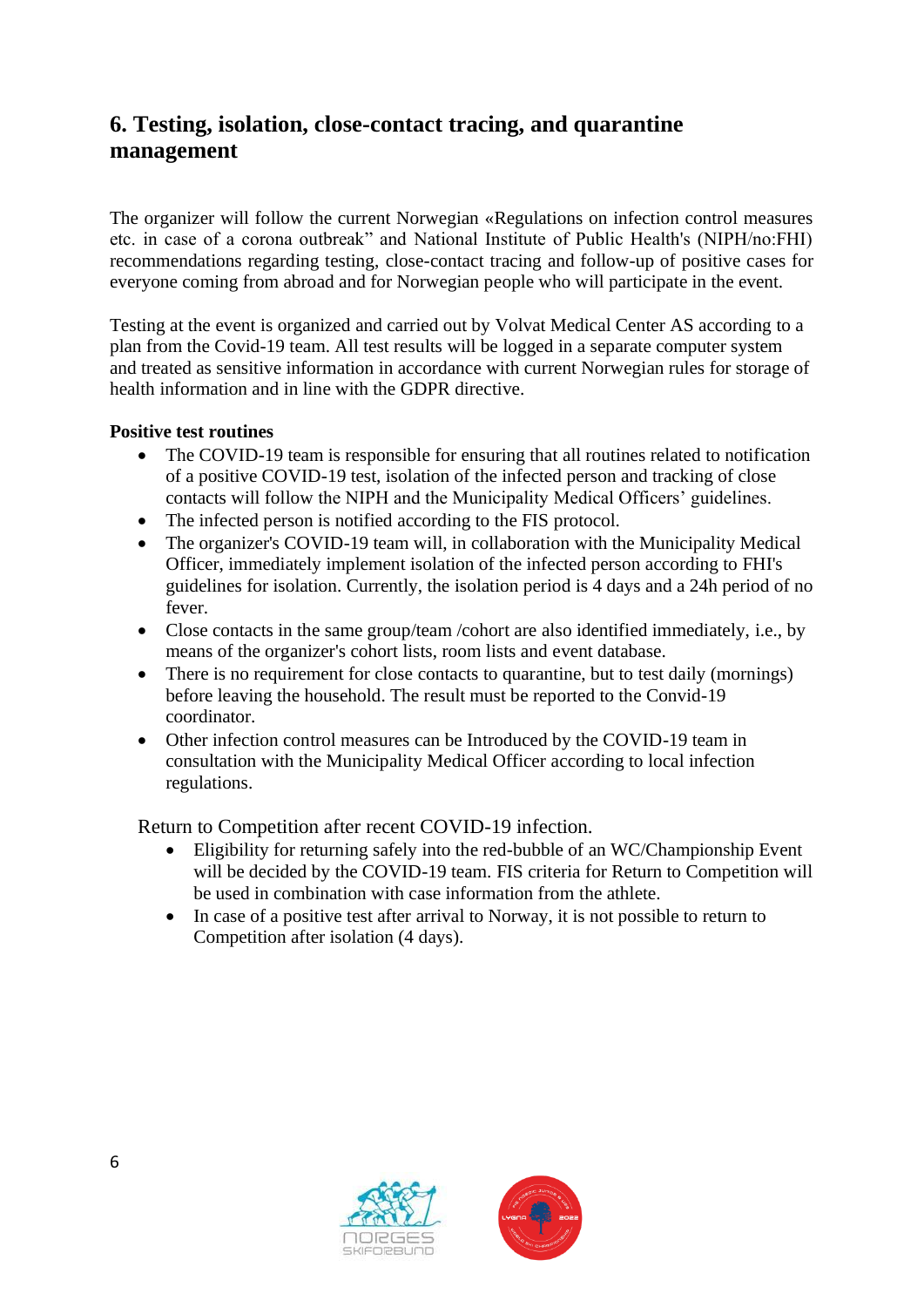# **7. Information to all incoming participants before the event**

This protocol will be updated if significant changes in COVID-19 regulations should be issued by local or national health authorities. The English version will be published in FIS information channel as soon as it is approved or updated. In addition, an updated version will be sent to all accredited persons coming from red countries.

# **8. Specific infection control measures for the following areas/places:**

### **Hotel**

- All nations/ participants will have designated placing in the dining area.
- Face mask must be used in all common areas at the event hotels.

#### **Use of indoor facilities at the hotel, including fitness facilities, massage / treatment rooms and meeting rooms**

• Participants are free to use the areas from arrival.

### **Internal transport**

- All transport takes place with the organizer's closed transport system or the individual nations' dedicated vehicles.
- All means of transport from the organizer are disinfected between each transport.
- The organizer has officials who control access to the individual transport in accordance with cohort.

#### **The arenas**

- Organizer will keep athletes, leaders and officials separated from the spectators.
- There will be an opening ceremony (outside) February 20. All athletes and team officials will be in a separate area from the locals at arrival, during the ceremony and at departure from the ceremony. The opening ceremony is not mandatory.
- All meals are served at the hotel/residence. Personnel who will be at the arena for a longer period of time have been offered ready packed food from the hotel.
- The bib and chip are packed in advance and hung up for collection by the individual athlete. Wrapping and hanging up is done by an official who has followed internal procedures for disinfection. The Prize giving ceremony will be carried out with the current distance rules and without distributors.
	- Face masks must be used in accredited areas and where distance requirements cannot be maintained.

#### **Arena security**

• The organizer establishes access control and shell security in the areas that are closely connected to the cohorts so that unwanted audiences are not given access to stay in the vicinity of these areas.





7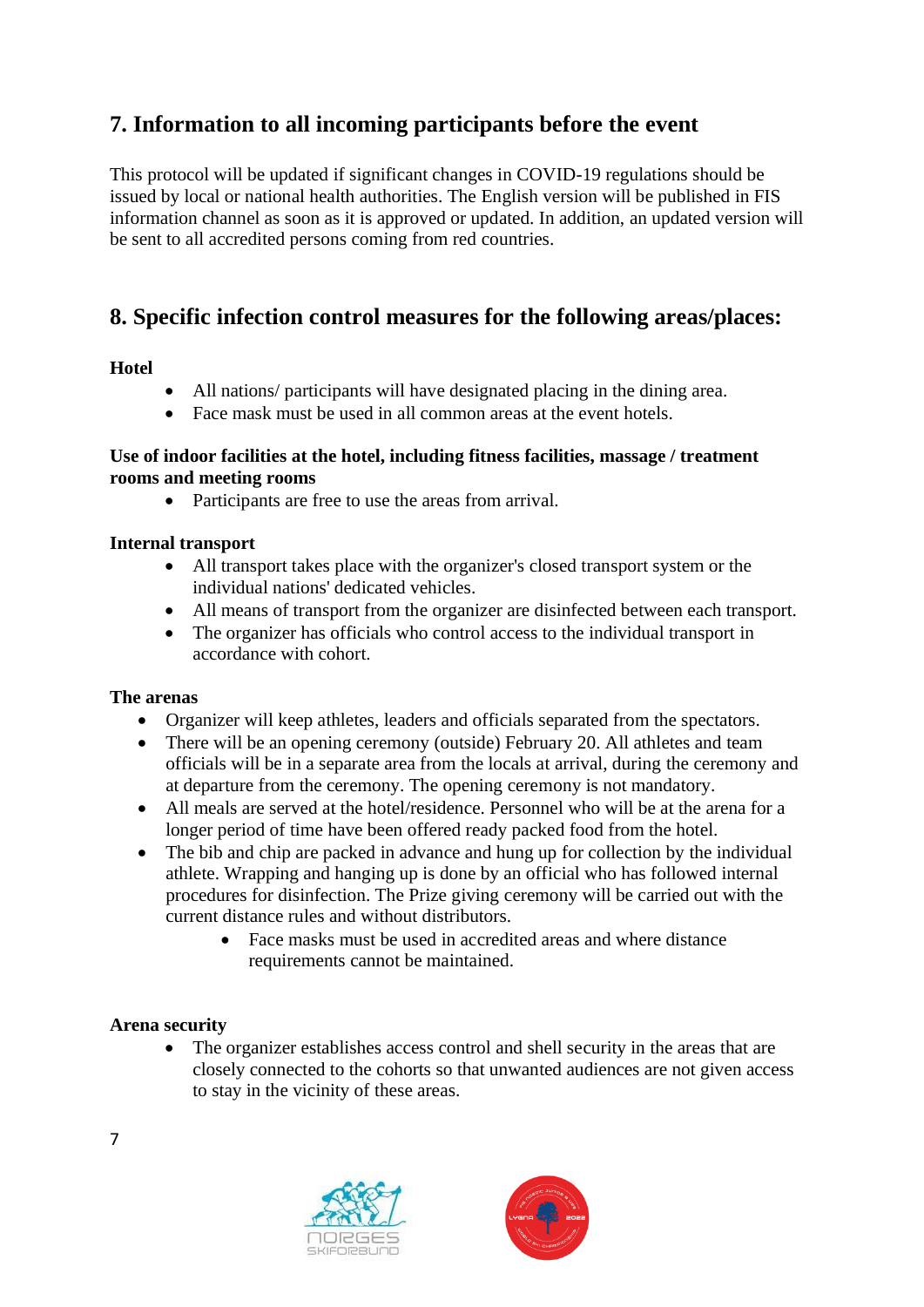### **Media**

- International media representatives follow all test and infection control measures outlined above for athletes and support staff from abroad. Including signing up for the FIS-Passport.
- National media must be able to document a negative PCR test taken within 48 hours before entering the event.
- A separate dedicated area for media is created.
- In the mixed zone (outdoors), double fences are rigged for increased distance between the media and athletes.
- Any press conferences before, during or after the event are conducted digitally or in such a way that athletes and support staff do not have physical contact with the media at any time.
- Media is accommodated in dedicated hotels.
- The media must wear a face mask in accredited areas.

### **Volunteers and other implementation staff (LOC staff)**

- Covid-19 testing of LOC staff, who will be in close contact with participants is carried out within 48 hours before entering the event.
- LOC Staff presence at the arena shall be in accordance with rosters and in predefined limited areas.
- LOC staff must wear face masks in all accredited areas and where distance requirements cannot be met, both indoor and outdoor.

# **9. About the protocol**

This protocol has been prepared in accordance with current requirements in the Covid-19 regulations with accompanying recommendations and guidelines on infection control given by NIPH and the Norwegian Directorate of Health. In addition, the requirements of the " "FIS - Covid-19 World Cup Risk Management and Testing Protocol" are incorporated.

Any changes in the regulations, as well as orders and input from national and local health authorities, will be continuously included and updated in the document.

The protocol has been prepared by Chair of the LOC, Chief Medical Officer for the Norwegian Ski Federation Ola Rønsen, Head of organization for the Norwegian Ski Federation Øistein Lunde.



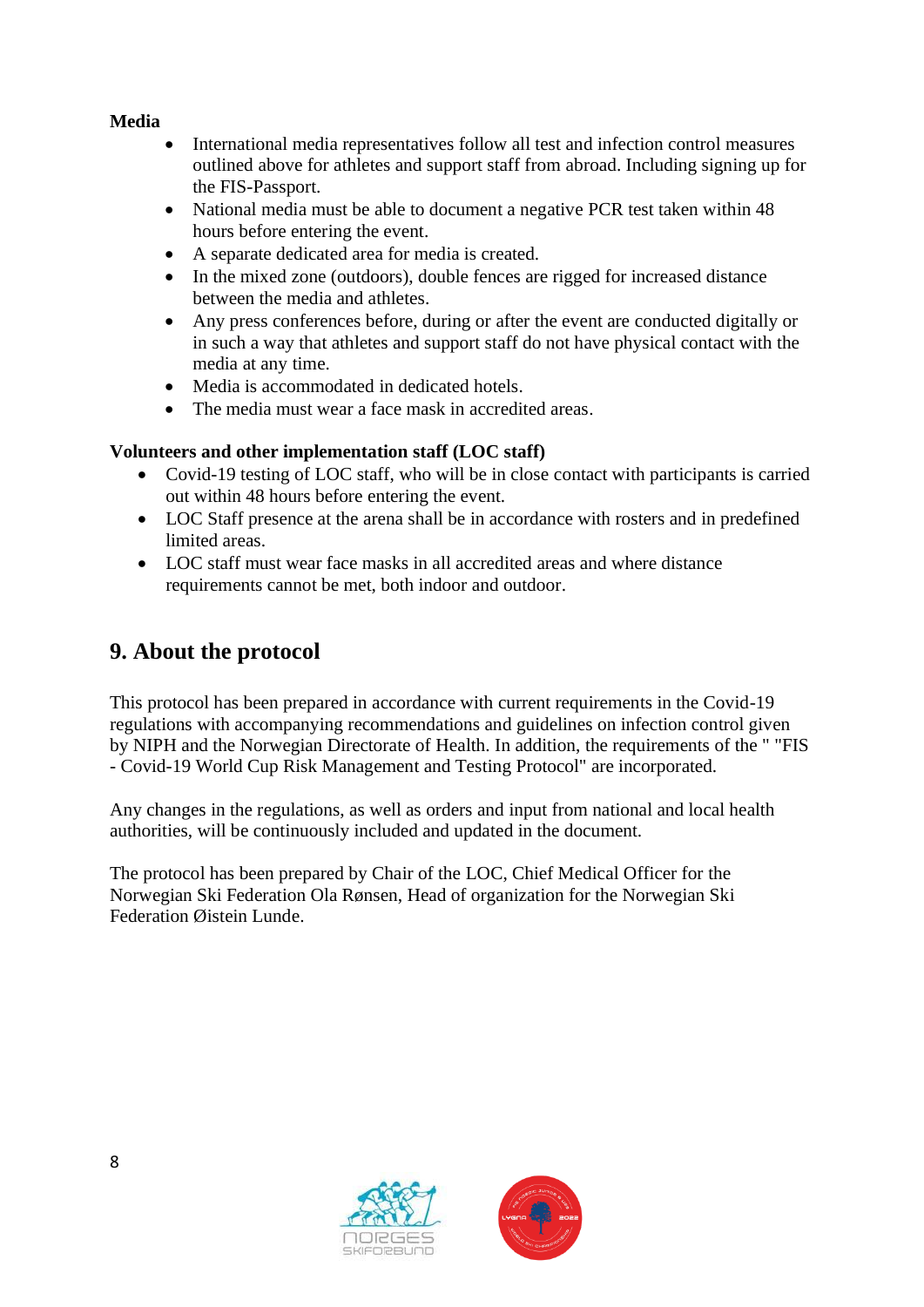### **ATTACHMENT**

| <u> CONTROL I BIWONO - BOCAB OINGANIZHNO COMMITTEB</u> |                |              |                                        |  |  |  |  |
|--------------------------------------------------------|----------------|--------------|----------------------------------------|--|--|--|--|
| Event manager                                          | Brit Baldishol | +47 95178884 | $\vert$ brit.baldishol@skiforbundet.no |  |  |  |  |
| <b>Head of Medical</b>                                 | <b>TBA</b>     |              |                                        |  |  |  |  |
| Services                                               |                |              |                                        |  |  |  |  |

### **CONTACT PERSONS - LOCAL ORGANIZING COMMITTEE**

### **CONTACT PERSONS – THE NORWEGIAN SKI FEDERATION**

| Medical manager | Ola Rønsen      | $+4745505239$   ola.ronsen@skiforbundet.no    |
|-----------------|-----------------|-----------------------------------------------|
| $Covid-19$      | Therese Bentsen | $+4797462242$ Therese.bentsen@skiforbundet.no |
| coordinator     |                 |                                               |

#### **FIS COVID-19 HUB**

Find the protocol in the Covid-19 [information hub.](https://www.fis-ski.com/en/inside-fis/covid-19-hub)

#### **COVID-19 TESTING REQUIREMENT OVERVIEW**

| $\vert$ Day -2  | Dav - I | Day 0 | Dav 1-2                                   | Day $3-6$                    |
|-----------------|---------|-------|-------------------------------------------|------------------------------|
| <b>PCR</b> test |         |       | $\triangle$ Accreditation TEST 1: Antigen | $\therefore$ TEST 2: Antigen |

If your PCR test is older than 48 hours when you come to the accreditation, you must make a new PCR test on site.

If you have to take a PCR in Norway at the day of accreditation, you do not have to do the TEST 1.

### **COVID-19 TESTING OPENING HOURS**

| <b>Opening hours</b> | <b>Scandic Oslo Airport</b> | Lygna           |
|----------------------|-----------------------------|-----------------|
| 19 February          | $17:00 - 20:00$             |                 |
| 20 February          | $12:00 - 20:00$             |                 |
| 21 February          |                             | $12:00 - 20:00$ |
| 22 February          | $07:00 - 12:00$             |                 |
| 23 February          | $07:00 - 12:00$             |                 |
| 24 February          |                             | $07:00 - 12:00$ |

Everyone accommodated at Scandic Oslo Airport must perform the test there. Everyone accommodated other places must perform the test at [Lygna](https://www.google.com/maps/place/Lygna+Camp+Aksjeselskap/@60.4550656,10.642292,17z/data=!3m1!4b1!4m5!3m4!1s0x4641b94941f74edb:0x85edce495ed76148!8m2!3d60.4550656!4d10.6444807) close to the competition venue.

Send an email to [therese.bentsen@skiforbundet.no](mailto:therese.bentsen@skiforbundet.no) to book time for testing.